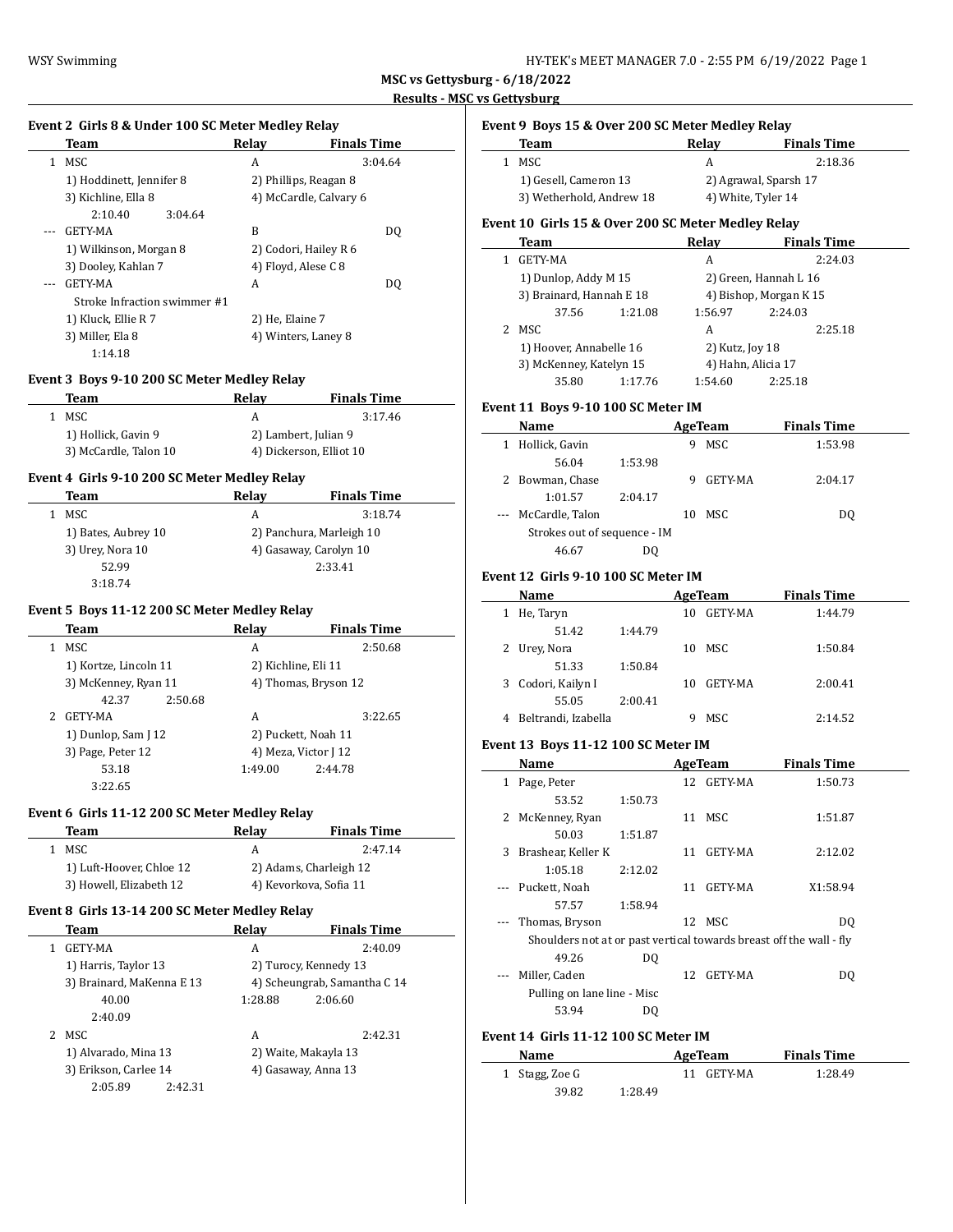| HY-TEK's MEET MANAGER 7.0 - 2:55 PM 6/19/2022 Page 2 |  |  |  |
|------------------------------------------------------|--|--|--|
|------------------------------------------------------|--|--|--|

L.

|   | Name                   |         |    | AgeTeam    | <b>Finals Time</b> |
|---|------------------------|---------|----|------------|--------------------|
|   | 2 Howell, Elizabeth    |         |    | 12 MSC     | 1:29.21            |
|   | 43.63                  | 1:29.21 |    |            |                    |
|   | 3 Lawler, Samantha J   |         |    | 12 GETY-MA | 1:30.67            |
|   | 42.86                  | 1:30.67 |    |            |                    |
| 4 | Kevorkova, Sofia       |         |    | 11 MSC     | 1:42.68            |
|   | 47.41                  | 1:42.68 |    |            |                    |
| 5 | James, Olivia          |         | 11 | MSC        | 2:19.93            |
|   | 1:07.07                | 2:19.93 |    |            |                    |
|   | --- Floyd, Ansley C    |         |    | 12 GETY-MA | DO.                |
|   | Alternating Kick - fly |         |    |            |                    |
|   | 50.25                  | DO.     |    |            |                    |

#### **Event 15 Boys 13-14 100 SC Meter IM**

| <b>Name</b>    | AgeTeam | <b>Finals Time</b> |  |
|----------------|---------|--------------------|--|
| 1 White, Tyler | 14 MSC  | 1:30.12            |  |

## **Event 16 Girls 13-14 100 SC Meter IM**

|   | Name                     |         | <b>AgeTeam</b> |         | <b>Finals Time</b> |         |  |
|---|--------------------------|---------|----------------|---------|--------------------|---------|--|
| 1 | Harris, Taylor           |         | 13             | GETY-MA |                    | 1:29.04 |  |
|   | 40.50                    | 1:29.04 |                |         |                    |         |  |
|   | 2 Scheungrab, Samantha C |         | 14             | GETY-MA |                    | 1:32.87 |  |
|   | 43.06                    | 1:32.87 |                |         |                    |         |  |
|   | 3 Alvarado, Mina         |         | 13             | MSC     |                    | 1:34.58 |  |
|   | 44.01                    | 1:34.58 |                |         |                    |         |  |
| 4 | Gasaway, Anna            |         | 13             | MSC.    |                    | 1:39.20 |  |
|   | 49.07                    | 1:39.20 |                |         |                    |         |  |

# **Event 17 Boys 15 & Over 100 SC Meter IM**

| <b>Name</b>            | AgeTeam        | <b>Finals Time</b> |  |
|------------------------|----------------|--------------------|--|
| 1 Turner, Zach P       | GETY-MA<br>16. | 1:12.25            |  |
| 33.13<br>1:12.25       |                |                    |  |
| 2 Tipton, Zach Tippy C | GETY-MA<br>17  | 1:12.93            |  |
| 34.35<br>1:12.93       |                |                    |  |
| 3 Agrawal, Sparsh      | MSC<br>17      | 1:20.56            |  |
| 36.43<br>1:20.56       |                |                    |  |

### **Event 18 Girls 15 & Over 100 SC Meter IM**

| Name                    |         |    | AgeTeam    | <b>Finals Time</b> |  |
|-------------------------|---------|----|------------|--------------------|--|
| Bishop, Morgan K<br>1   |         |    | 15 GETY-MA | 1:21.10            |  |
| 36.96                   | 1:21.10 |    |            |                    |  |
| Kutz, Joy               |         | 18 | MSC.       | 1:23.48            |  |
| 39.13                   | 1:23.48 |    |            |                    |  |
| McKenney, Katelyn<br>3. |         |    | 15 MSC     | 1:29.58            |  |
| 42.59                   | 1:29.58 |    |            |                    |  |
| Dunlop, Addy M          |         | 15 | GETY-MA    | 1:29.81            |  |
| 41.64                   | 1:29.81 |    |            |                    |  |

# **Event 19 Boys 8 & Under 25 SC Meter Freestyle**

 $\overline{a}$ 

|   | <b>Name</b>        | AgeTeam |         | <b>Finals Time</b> |
|---|--------------------|---------|---------|--------------------|
|   | 1 Thumma, Landyn   | 8       | MSC     | 23.72              |
|   | 2 Anderson, Henry  | 8       | MSC     | 28.18              |
| 3 | Yagel, Owen        | 7       | MSC.    | 28.85              |
|   | 4 Athanasakis, Max | 8       | GETY-MA | 34.01              |
|   | 5 Kluck, Bennett W | 6       | GETY-MA | 37.36              |
|   | Danowski, Joseph   | 5.      | MSC     | X36.18             |
|   | Bates, Levi        | 8       | MSC     | X51.71             |

| Event 20 Girls 8 & Under 25 SC Meter Freestyle |                     |   |                |                    |  |  |
|------------------------------------------------|---------------------|---|----------------|--------------------|--|--|
|                                                | Name                |   | AgeTeam        | <b>Finals Time</b> |  |  |
| 1                                              | Phillips, Reagan    | 8 | MSC            | 21.85              |  |  |
| 2                                              | Winters, Laney      | 8 | GETY-MA        | 22.76              |  |  |
| 3                                              | Hoddinett, Jennifer | 8 | MSC            | 23.29              |  |  |
| 4                                              | Sweigart, Abigail   | 8 | MSC            | 23.70              |  |  |
| 5                                              | Dooley, Kahlan      | 7 | GETY-MA        | 27.48              |  |  |
| $---$                                          | Dominick, Eleanor   | 7 | MSC            | X26.00             |  |  |
|                                                | Codori, Hailey R    | 6 | <b>GETY-MA</b> | X31.15             |  |  |
|                                                | McCardle, Calvary   | 6 | MSC            | X31.35             |  |  |
| ---                                            | Thumma, Audrey      | 6 | MSC            | X31.40             |  |  |
|                                                | Kluck, Ellie R      | 7 | <b>GETY-MA</b> | X31.67             |  |  |
| $---$                                          | Markle, Cordelia    | 7 | MSC            | X37.46             |  |  |
|                                                | Bates, Adeline      | 6 | MSC            | X40.98             |  |  |
|                                                | Semanick, Olivia    | 7 | MSC            | X41.68             |  |  |
| ---                                            | Semanick, Maya      | 5 | MSC            | X53.86             |  |  |

## **Event 21 Boys 9-10 50 SC Meter Freestyle**

|          | Name                   | AgeTeam |                | <b>Finals Time</b> |
|----------|------------------------|---------|----------------|--------------------|
| 1        | Dickerson, Elliot      | 10      | MSC            | 47.92              |
|          | 2 Burns, Hayden        | 9       | MSC            | 51.52              |
| 3        | Shaffer, Hudson        | 9       | MSC            | 54.49              |
| 4        | Athanasakis, Lil Mikey | 10      | GETY-MA        | 1:06.66            |
| $\cdots$ | Schroeder, Zac         | 10      | <b>GETY-MA</b> | X46.34             |
|          | --- Schroeder, Aaron   | 10      | GETY-MA        | X49.64             |
|          | Saloum, Michael        | 10      | MSC            | X57.67             |
|          | Brashear, Kash         | 9       | GETY-MA        | X1:08.31           |
|          | Finkenbinder, Henry    | 9       | <b>GETY-MA</b> | X1:14.59           |

#### **Event 22 Girls 9-10 50 SC Meter Freestyle**

|   | Name                  | AgeTeam |         | <b>Finals Time</b> |
|---|-----------------------|---------|---------|--------------------|
| 1 | Mitchell, Sophia A    | 9       | GETY-MA | 40.89              |
|   | 2 Panchura, Marleigh  | 10.     | MSC.    | 42.56              |
| 3 | Bates, Aubrey         | 10.     | MSC     | 51.96              |
|   | 4 Beltrandi, Izabella | 9       | MSC     | 52.49              |
|   | 5 Yates, Mia          | 9       | GETY-MA | 1:00.91            |
|   | --- Markle, Adelaide  | 10      | MSC.    | X59.53             |

#### **Event 23 Boys 11-12 50 SC Meter Freestyle**

| Name                           |    |                | <b>Finals Time</b>                     |
|--------------------------------|----|----------------|----------------------------------------|
| Meza, Victor I<br>$\mathbf{1}$ | 12 | <b>GETY-MA</b> | 40.44                                  |
| 2 Puckett, Noah                | 11 | GETY-MA        | 44.87                                  |
| 3 Kichline, Eli                | 11 | MSC            | 44.88                                  |
| 4 Neely, Jackson M             | 12 |                | 46.25                                  |
| 5 Dickerson, Simon             |    |                | 47.11                                  |
| 6 McAllister, Owen             |    |                | 47.37                                  |
| --- Brashear, Keller K         | 11 | <b>GETY-MA</b> | X51.19                                 |
| --- Rudisill, Ryan             | 11 | <b>GETY-MA</b> | X59.19                                 |
| --- Colbert, Liam              |    | <b>GETY-MA</b> | X1:08.79                               |
|                                |    |                | AgeTeam<br>GETY-MA<br>12 MSC<br>12 MSC |

### **Event 24 Girls 11-12 50 SC Meter Freestyle**

|   | <b>Name</b>          |     | AgeTeam | <b>Finals Time</b> |
|---|----------------------|-----|---------|--------------------|
|   | 1 Luft-Hoover, Chloe |     | 12 MSC  | 35.85              |
|   | 2 Floyd, Ansley C    | 12. | GETY-MA | 39.40              |
|   | 3 Arentz, Olivia     | 11  | GETY-MA | 40.59              |
|   | 4 McIntyre, Kiley    | 11  | GETY-MA | 47.77              |
|   | 5 James, Olivia      | 11  | MSC     | 51.75              |
| 6 | Harris, Caroline     |     | MSC.    | 51.77              |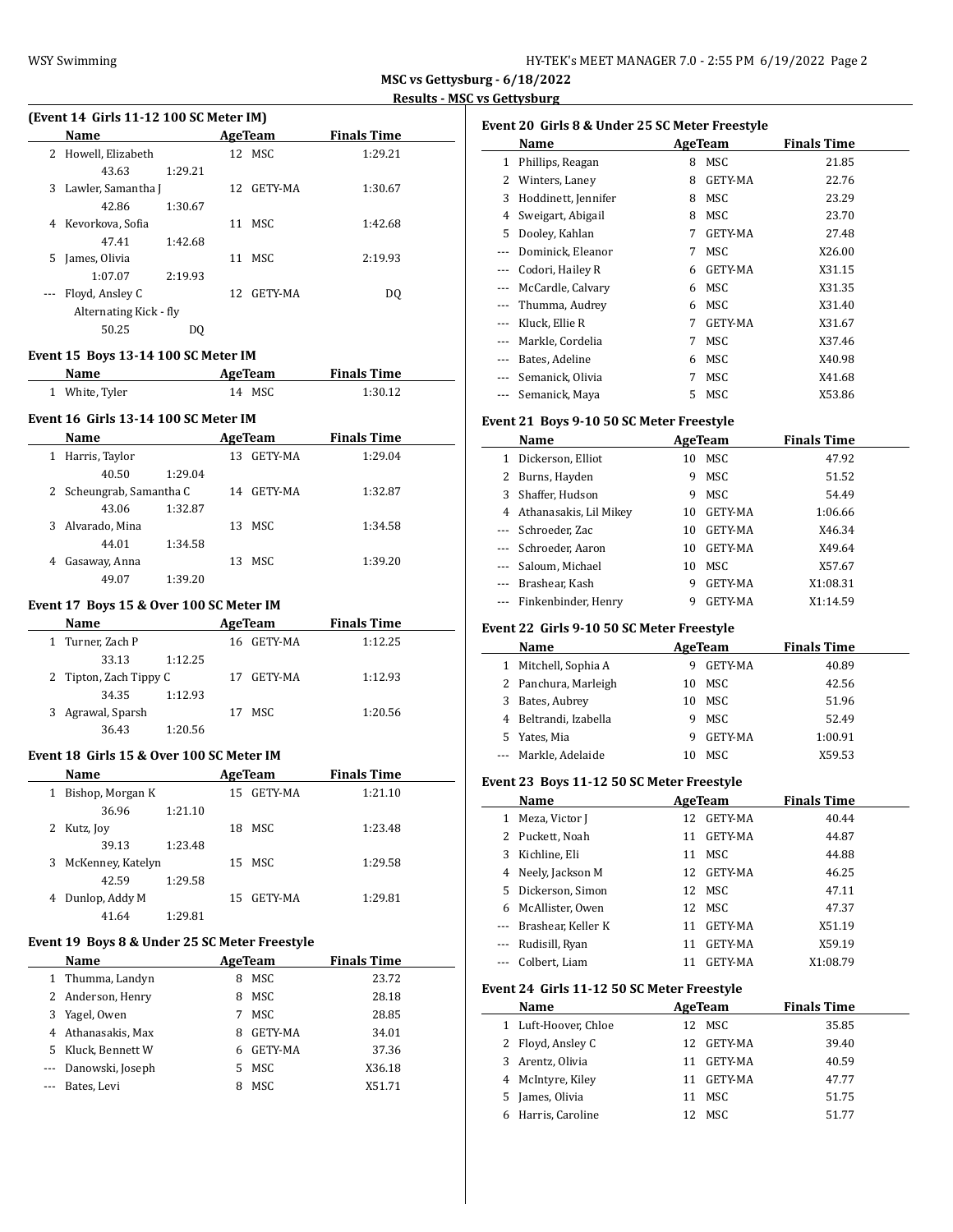|        | Event 25 Boys 13-14 50 SC Meter Freestyle               |                |                |                    |
|--------|---------------------------------------------------------|----------------|----------------|--------------------|
|        | <b>Name</b>                                             | <b>AgeTeam</b> |                | <b>Finals Time</b> |
|        | 1 White, Tyler                                          |                | 14 MSC         | 33.58              |
|        | 2 Page, Peter                                           |                | 12 GETY-MA     | 42.11              |
|        |                                                         |                |                |                    |
|        | Event 26 Girls 13-14 50 SC Meter Freestyle              |                |                |                    |
|        | Name                                                    |                | AgeTeam        | <b>Finals Time</b> |
|        | 1 Brainard, MaKenna E                                   |                | 13 GETY-MA     | 33.79              |
|        | 2 Harris, Taylor                                        |                | 13 GETY-MA     | 34.62              |
|        | 3 Waite, Makayla                                        |                | 13 MSC         | 36.28              |
|        | 4 Alvarado, Mina                                        |                | 13 MSC         | 39.11              |
|        | 5 Krug, Lillian                                         |                | 13 GETY-MA     | 43.91              |
|        | 6 Baum, Sarah                                           |                | 14 MSC         | 44.61              |
|        | Event 27 Boys 15 & Over 50 SC Meter Freestyle           |                |                |                    |
|        | <b>Name</b>                                             |                | AgeTeam        | <b>Finals Time</b> |
|        | 1 Wetherhold, Andrew                                    |                | 18 MSC         | 27.09              |
|        | 2 Kahn, Evan M                                          |                | 17 GETY-MA     | 33.32              |
|        | 3 Arentz, Christian                                     |                | 16 GETY-MA     | 36.61              |
|        | Event 28 Girls 15 & Over 50 SC Meter Freestyle          |                |                |                    |
|        | <b>Example 21 AgeTeam</b><br>Name                       |                |                | <b>Finals Time</b> |
|        | 1 Brainard, Hannah E                                    |                | 18 GETY-MA     | 29.93              |
|        | 2 Hahn, Alicia                                          |                | 17 MSC         | 30.83              |
|        | 3 McKenney, Katelyn                                     |                | 15 MSC         | 34.89              |
|        | 4 Jorgensen, Lily                                       |                | 15 GETY-MA     | 38.17              |
|        | Event 29 Boys 8 & Under 25 SC Meter Backstroke          |                |                |                    |
|        | Name                                                    |                | AgeTeam        | <b>Finals Time</b> |
|        | 1 Domzalski, Davey                                      |                | 6 GETY-MA      | 28.91              |
|        | 2 Anderson, Henry                                       |                | 8 MSC          | 30.32              |
|        | 3 Thumma, Landyn                                        |                | 8 MSC          | 34.70              |
|        | 4 Yagel, Owen                                           |                | 7 MSC          | 37.50              |
|        | 5 Athanasakis, Max                                      |                | 8 GETY-MA      | 41.65              |
|        | --- Danowski, Joseph                                    |                | 5 MSC          | X46.27             |
|        | --- Bates, Levi                                         |                | 8 MSC          | X56.16             |
|        | --- Kluck, Bennett W                                    |                | 6 GETY-MA      | DQ                 |
|        | Pulling on lane line                                    |                |                |                    |
|        |                                                         |                |                |                    |
|        | Event 30 Girls 8 & Under 25 SC Meter Backstroke         |                |                |                    |
|        | Name                                                    |                | AgeTeam        | <b>Finals Time</b> |
| 1<br>2 | Kichline, Ella<br>Miller, Ela                           | 8<br>8         | MSC<br>GETY-MA | 25.84              |
|        |                                                         |                |                | 29.27              |
| 3      | Dominick, Eleanor                                       | 7              | MSC            | 30.50              |
|        | 4 Floyd, Alese C                                        | 8              | GETY-MA        | 31.55              |
| 5      | Kluck, Ellie R                                          | 7              | GETY-MA        | 31.62              |
| 6      | Hoddinett, Jennifer                                     | 8              | MSC            | 31.92              |
| ---    | Phillips, Reagan                                        | 8              | MSC            | X30.23             |
| ---    | Winters, Laney                                          | 8              | GETY-MA        | X30.52             |
| ---    | McCardle, Calvary                                       |                | 6 MSC          | X32.00             |
| ---    | Wilkinson, Morgan                                       | 8.             | GETY-MA        | X35.64             |
| ---    | Codori, Hailey R                                        |                | 6 GETY-MA      | X40.79             |
| ---    | Semanick, Olivia                                        | 7              | MSC            | X40.84             |
| $---$  | Bates, Adeline                                          | 6              | MSC            | X50.73             |
| ---    | Semanick, Maya                                          |                | 5 MSC          | X56.99             |
| ---    | Markle, Cordelia                                        | 7              | MSC            | X58.66             |
| ---    | Thumma, Audrey<br>Shoulders past vertical toward breast |                | 6 MSC          | XDQ                |
|        |                                                         |                |                |                    |

| Event 31 Boys 9-10 50 SC Meter Backstroke |                        |    |                |                    |  |  |  |
|-------------------------------------------|------------------------|----|----------------|--------------------|--|--|--|
|                                           | Name                   |    | AgeTeam        | <b>Finals Time</b> |  |  |  |
| 1                                         | Lambert, Julian        | 9  | <b>MSC</b>     | 46.62              |  |  |  |
| 2                                         | McCardle, Talon        | 10 | MSC            | 47.39              |  |  |  |
| 3                                         | Burns, Hayden          | 9  | MSC            | 1:05.87            |  |  |  |
| 4                                         | Athanasakis, Lil Mikey | 10 | GETY-MA        | 1:21.86            |  |  |  |
| 5.                                        | Brashear, Kash         | 9  | <b>GETY-MA</b> | 1:21.96            |  |  |  |
| 6                                         | Ottinger, Eddie        | 10 | GETY-MA        | 1:29.82            |  |  |  |
|                                           | Schroeder, Zac         | 10 | GETY-MA        | X1:01.85           |  |  |  |
|                                           | Saloum, Michael        | 10 | MSC            | X1:05.24           |  |  |  |
|                                           | Schroeder, Aaron       | 10 | GETY-MA        | X1:15.67           |  |  |  |
|                                           | Shaffer, Hudson        | 9  | MSC            | X1:15.76           |  |  |  |
|                                           | Finkenbinder, Henry    | 9  | GETY-MA        | X1:51.11           |  |  |  |
|                                           | Dickerson, Elliot      | 10 | MSC            | XDO                |  |  |  |
|                                           | Did not finish on back |    |                |                    |  |  |  |

## **Event 32 Girls 9-10 50 SC Meter Backstroke**

|   | Name                  | AgeTeam |         | <b>Finals Time</b> |
|---|-----------------------|---------|---------|--------------------|
| 1 | Urey, Nora            | 10      | MSC     | 51.44              |
|   | 2 Gasaway, Carolyn    | 10      | MSC     | 58.90              |
|   | 3 Codori, Kailyn I    | 10      | GETY-MA | 59.64              |
|   | 4 Beltrandi, Izabella | 9       | MSC.    | 1:14.10            |
|   | 5 Yates, Mia          | 9       | GETY-MA | 1:27.57            |
|   | --- Bates, Aubrey     | 10      | MSC     | X55.07             |
|   | --- Markle, Adelaide  | 10      | MSC.    | X1:26.07           |

### **Event 33 Boys 11-12 50 SC Meter Backstroke**

|              | Name                 |     | AgeTeam        | <b>Finals Time</b> |
|--------------|----------------------|-----|----------------|--------------------|
| $\mathbf{1}$ | Kortze, Lincoln      | 11  | MSC            | 43.41              |
|              | 2 Meza, Victor J     | 12  | GETY-MA        | 52.29              |
|              | 3 Neely, Jackson M   | 12. | GETY-MA        | 54.70              |
|              | 4 Saloum, Antonio    |     | 12 MSC         | 54.83              |
|              | 5 Dickerson, Simon   |     | 12 MSC         | 1:01.11            |
|              | 6 Colbert, Liam      | 11  | GETY-MA        | 1:17.85            |
|              | --- McAllister, Owen |     | 12 MSC         | X1:03.15           |
|              | --- Rudisill, Ryan   | 11  | <b>GETY-MA</b> | X1:07.64           |

### **Event 34 Girls 11-12 50 SC Meter Backstroke**

 $\frac{1}{2}$ 

|    | Name                 |    | AgeTeam | <b>Finals Time</b> |  |
|----|----------------------|----|---------|--------------------|--|
| 1  | Adams, Charleigh     | 12 | MSC     | 38.76              |  |
|    | 2 Luft-Hoover, Chloe | 12 | MSC     | 45.32              |  |
|    | 3 Kevorkova, Sofia   | 11 | MSC.    | 46.45              |  |
|    | Arentz, Olivia       | 11 | GETY-MA | 52.50              |  |
|    | 5 McIntyre, Kiley    | 11 | GETY-MA | 55.52              |  |
| 6. | Athanasakis, Andi    | 11 | GETY-MA | 56.48              |  |
|    | --- Harris, Caroline |    | MSC.    | X1:08.80           |  |

### **Event 35 Boys 13-14 50 SC Meter Backstroke**

| Name              | AgeTeam    | <b>Finals Time</b> |  |
|-------------------|------------|--------------------|--|
| 1 Gesell, Cameron | 13 MSC     | 35.76              |  |
| 2 Dunlop, Sam J   | 12 GETY-MA | 45.76              |  |

# **Event 36 Girls 13-14 50 SC Meter Backstroke**

| <b>Name</b> |                   | AgeTeam    | <b>Finals Time</b> |
|-------------|-------------------|------------|--------------------|
|             | 1 Erikson, Carlee | 14 MSC     | 39.18              |
|             | 2 Turocy, Kennedy | 13 GETY-MA | 47.13              |
|             | 3 Krug, Lillian   | 13 GETY-MA | 54.11              |
|             | 4 Baum, Sarah     | 14 MSC     | 59.92              |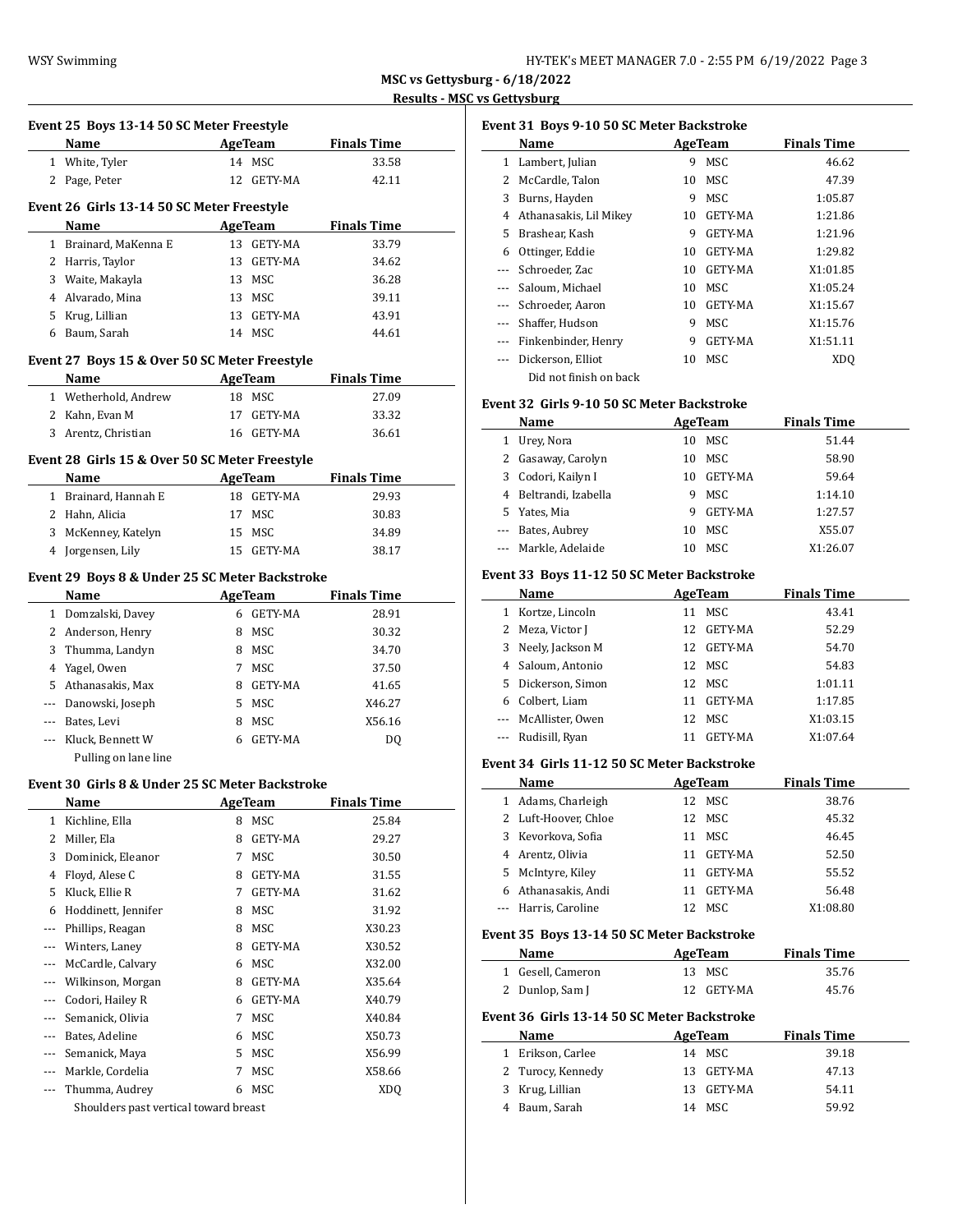$\overline{\phantom{a}}$ 

|     | Event 37 Boys 15 & Over 50 SC Meter Backstroke    |         |    |                            |                    |  |
|-----|---------------------------------------------------|---------|----|----------------------------|--------------------|--|
|     | Name AgeTeam                                      |         |    |                            | <b>Finals Time</b> |  |
|     | 1 Koufos, Alex                                    |         |    | 16 GETY-MA                 | 34.06              |  |
|     | 2 Tipton, Zach Tippy C                            |         |    | 17 GETY-MA                 | 34.66              |  |
|     | 3 Agrawal, Sparsh                                 |         |    | 17 MSC                     | 35.68              |  |
|     | 4 Kahn, Evan M                                    |         |    | 17 GETY-MA                 | 44.48              |  |
|     | Event 38 Girls 15 & Over 50 SC Meter Backstroke   |         |    |                            |                    |  |
|     | Name                                              |         |    | <b>Example 2.1 AgeTeam</b> | <b>Finals Time</b> |  |
|     | 1 Brainard, Hannah E                              |         |    | 18 GETY-MA                 | 35.80              |  |
|     | 2 Hoover, Annabelle                               |         |    | 16 MSC                     | 36.04              |  |
|     | 3 Kutz, Joy                                       |         |    | 18 MSC                     | 40.86              |  |
|     | 4 Jorgensen, Lily                                 |         |    | 15 GETY-MA                 | 49.54              |  |
|     |                                                   |         |    |                            |                    |  |
|     | Event 39 Boys 9-10 100 SC Meter Freestyle<br>Name |         |    | AgeTeam                    | <b>Finals Time</b> |  |
|     |                                                   |         |    | 9 MSC                      |                    |  |
|     | 1 Hollick, Gavin                                  |         |    |                            | 1:40.19            |  |
|     | 47.27                                             | 1:40.19 |    |                            |                    |  |
|     | 2 Bowman, Chase                                   |         |    | 9 GETY-MA                  | 1:47.48            |  |
|     | 48.75                                             | 1:47.48 |    |                            |                    |  |
|     | 3 Shaffer, Hudson                                 |         |    | 9 MSC                      | 2:08.02            |  |
|     | 1:01.21                                           | 2:08.02 |    |                            |                    |  |
|     | 4 Burns, Hayden                                   |         |    | 9 MSC                      | 2:09.83            |  |
|     | 1:02.40                                           | 2:09.83 |    |                            |                    |  |
| --- | Schroeder, Zac                                    |         |    | 10 GETY-MA                 | X1:48.08           |  |
|     | 49.73                                             | 1:48.08 |    |                            |                    |  |
| --- | Schroeder, Aaron                                  |         |    | 10 GETY-MA                 | X1:57.20           |  |
|     | 55.56                                             | 1:57.20 |    |                            |                    |  |
|     | Saloum, Michael                                   |         |    | 10 MSC                     | X2:11.43           |  |
|     |                                                   |         |    |                            |                    |  |
|     | Event 40 Girls 9-10 100 SC Meter Freestyle        |         |    |                            |                    |  |
|     | Name                                              |         |    | AgeTeam                    | <b>Finals Time</b> |  |
|     | 1 He, Taryn                                       |         |    | 10 GETY-MA                 | 1:34.90            |  |
|     | 44.96                                             | 1:34.90 |    |                            |                    |  |
|     | 2 Panchura, Marleigh                              |         |    | 10 MSC                     | 1:36.35            |  |
|     | 3 Gasaway, Carolyn                                |         |    | 10 MSC                     | 1:54.77            |  |
|     | 53.79                                             | 1:54.77 |    |                            |                    |  |
|     | 4 Yates, Mia                                      |         |    | 9 GETY-MA                  | 2:22.23            |  |
|     | 1:08.30                                           | 2:22.23 |    |                            |                    |  |
|     |                                                   |         |    |                            |                    |  |
|     | Event 41 Boys 11-12 100 SC Meter Freestyle        |         |    |                            |                    |  |
|     | <u>Name</u>                                       |         |    | <u>AgeTeam</u>             | <u>Finals Time</u> |  |
| 1   | Kortze, Lincoln                                   |         | 11 | MSC                        | 1:25.99            |  |
| 2   | Dunlop, Sam J                                     |         | 12 | GETY-MA                    | 1:33.26            |  |
|     | 45.21                                             | 1:33.26 |    |                            |                    |  |
| 3   | Saloum, Antonio                                   |         |    | 12 MSC                     | 1:33.50            |  |
|     | 44.54                                             | 1:33.50 |    |                            |                    |  |
| 4   | McKenney, Ryan                                    |         |    | 11 MSC                     | 1:35.96            |  |
|     | 46.93                                             | 1:35.96 |    |                            |                    |  |
| 5   | Meza, Victor J                                    |         | 12 | GETY-MA                    | 1:36.53            |  |
|     | 45.11                                             | 1:36.53 |    |                            |                    |  |
| 6   | Puckett, Noah                                     |         |    | 11 GETY-MA                 | 1:42.03            |  |
|     | 48.08                                             | 1:42.03 |    |                            |                    |  |
| --- | Neely, Jackson M                                  |         | 12 | GETY-MA                    | X1:46.74           |  |
|     | 48.80                                             | 1:46.74 |    |                            |                    |  |
| --- | McAllister, Owen                                  |         | 12 | MSC                        | X1:50.14           |  |
|     | 52.00                                             | 1:50.14 |    |                            |                    |  |
|     | Dickerson, Simon<br>51.04                         | 1:51.13 | 12 | MSC                        | X1:51.13           |  |

| Event 42  Girls 11-12 100 SC Meter Freestyle |                    |         |     |            |                    |  |  |
|----------------------------------------------|--------------------|---------|-----|------------|--------------------|--|--|
|                                              | Name               |         |     | AgeTeam    | <b>Finals Time</b> |  |  |
| 1                                            | Adams, Charleigh   |         |     | 12 MSC     | 1:15.33            |  |  |
|                                              | Stagg, Zoe G       |         |     | 11 GETY-MA | 1:15.94            |  |  |
|                                              | 37.12              | 1:15.94 |     |            |                    |  |  |
| 3                                            | Livelsberger, Ella |         | 11  | MSC.       | 1:44.18            |  |  |
| 4                                            | McIntyre, Kiley    |         | 11  | GETY-MA    | 1:48.47            |  |  |
|                                              | 52.59              | 1:48.47 |     |            |                    |  |  |
| 5.                                           | Athanasakis, Andi  |         | 11  | GETY-MA    | 1:49.98            |  |  |
|                                              | 52.59              | 1:49.98 |     |            |                    |  |  |
| 6                                            | Harris, Caroline   |         | 12. | MSC.       | 1:57.41            |  |  |
|                                              | 57.08              | 1:57.41 |     |            |                    |  |  |

# **Event 43 Boys 13-14 100 SC Meter Freestyle**

| Name              |         | AgeTeam |            | <b>Finals Time</b> |  |
|-------------------|---------|---------|------------|--------------------|--|
| 1 Gesell, Cameron |         |         | 13 MSC     | 1:07.66            |  |
| 32.28             | 1:07.66 |         |            |                    |  |
| 2 Miller, Caden   |         |         | 12 GETY-MA | 1:33.84            |  |
| 43.48             | 1:33.84 |         |            |                    |  |

# **Event 44 Girls 13-14 100 SC Meter Freestyle**

|   | Name              |         |    | AgeTeam | <b>Finals Time</b> |  |
|---|-------------------|---------|----|---------|--------------------|--|
| 1 | Erikson, Carlee   |         | 14 | MSC.    | 1:16.20            |  |
|   | 2 Harris, Taylor  |         | 13 | GETY-MA | 1:16.75            |  |
|   | 37.80             | 1:16.75 |    |         |                    |  |
| 3 | Waite, Makayla    |         | 13 | MSC.    | 1:17.23            |  |
|   | 37.26             | 1:17.23 |    |         |                    |  |
|   | 4 Turocy, Kennedy |         | 13 | GETY-MA | 1:18.19            |  |
|   | 37.67             | 1:18.19 |    |         |                    |  |
| 5 | Krug, Lillian     |         | 13 | GETY-MA | 1:36.24            |  |
| 6 | Baum, Sarah       |         | 14 | MSC.    | 1:46.00            |  |
|   | 48.55             | 1:46.00 |    |         |                    |  |

# **Event 45 Boys 15 & Over 100 SC Meter Freestyle**

| Name                |         |     | AgeTeam    | <b>Finals Time</b> |  |
|---------------------|---------|-----|------------|--------------------|--|
| 1 Turner, Zach P    |         |     | 16 GETY-MA | 1:05.45            |  |
| 30.76               | 1:05.45 |     |            |                    |  |
| 2 Agrawal, Sparsh   |         | 17  | MSC.       | 1:11.55            |  |
| 3 Kahn, Evan M      |         | 17  | GETY-MA    | 1:13.38            |  |
| 35.20               | 1:13.38 |     |            |                    |  |
| 4 Arentz, Christian |         | 16. | GETY-MA    | 1:23.74            |  |
| 39.48               | 1:23.74 |     |            |                    |  |

# **Event 46 Girls 15 & Over 100 SC Meter Freestyle**

|   | Name              |         |     | AgeTeam | <b>Finals Time</b> |  |
|---|-------------------|---------|-----|---------|--------------------|--|
| 1 | Hoover, Annabelle |         |     | 16 MSC  | 1:05.83            |  |
|   | 2 Hahn, Alicia    |         |     | 17 MSC  | 1:09.32            |  |
|   | 33.34             | 1:09.32 |     |         |                    |  |
| 3 | Bishop, Morgan K  |         | 15. | GETY-MA | 1:12.17            |  |
|   | 34.51             | 1:12.17 |     |         |                    |  |
|   | 4 Green, Hannah L |         | 16. | GETY-MA | 1:13.56            |  |
|   | 35.62             | 1:13.56 |     |         |                    |  |

## **Event 47 Boys 8 & Under 25 SC Meter Breaststroke**

| Name                  | AgeTeam   | <b>Finals Time</b> |
|-----------------------|-----------|--------------------|
| --- Kluck, Bennett W  | 6 GETY-MA | DO.                |
| Non-simultaneous kick |           |                    |
| --- Domzalski, Davey  | 6 GETY-MA | DO.                |
| Non-simultaneous kick |           |                    |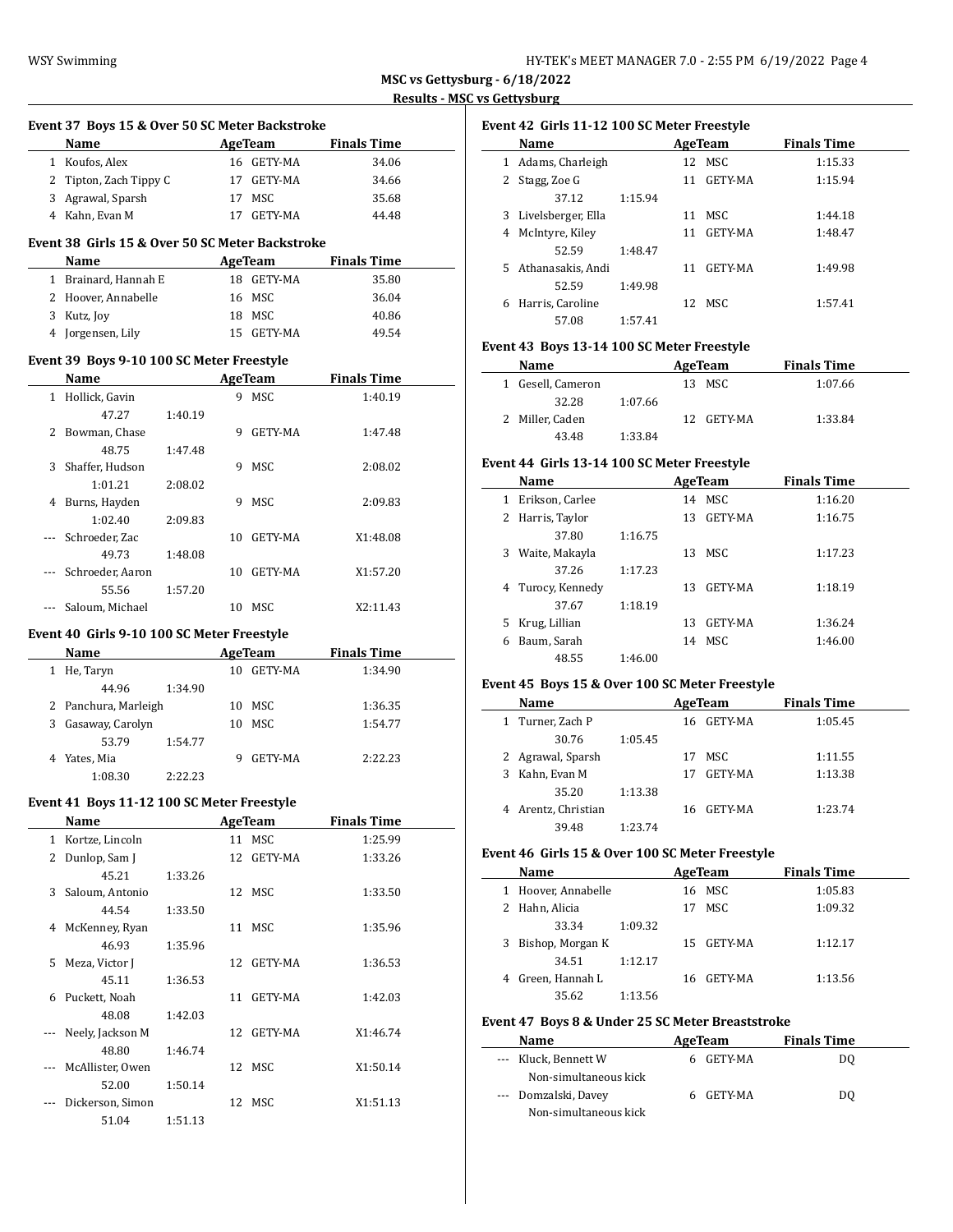| HY-TEK's MEET MANAGER 7.0 - 2:55 PM 6/19/2022 Page 5 |  |  |  |  |  |  |
|------------------------------------------------------|--|--|--|--|--|--|
|------------------------------------------------------|--|--|--|--|--|--|

 $\overline{\phantom{a}}$ 

# **Event 48 Girls 8 & Under 25 SC Meter Breaststroke Name Age Team Finals Time**

|                                                                                                | машс                                           |   | лестсаш        | гицанэ гипс |  |
|------------------------------------------------------------------------------------------------|------------------------------------------------|---|----------------|-------------|--|
|                                                                                                | Kichline, Ella                                 | 8 | MSC            | 28.07       |  |
| 2                                                                                              | Sweigart, Abigail                              | 8 | MSC            | 35.85       |  |
| 3                                                                                              | Phillips, Reagan                               | 8 | MSC            | 36.47       |  |
| $\cdots$                                                                                       | Miller, Ela                                    | 8 | GETY-MA        | X35.31      |  |
|                                                                                                | --- Wilkinson, Morgan                          | 8 | GETY-MA        | X41.38      |  |
| $\cdots$                                                                                       | Dooley, Kahlan                                 | 7 | <b>GETY-MA</b> | DO.         |  |
|                                                                                                | Scissors kick                                  |   |                |             |  |
| $\frac{1}{2} \left( \frac{1}{2} \right) \left( \frac{1}{2} \right) \left( \frac{1}{2} \right)$ | Kluck, Ellie R                                 |   | GETY-MA        | DO.         |  |
|                                                                                                | Hands brought beyond the hipline during stroke |   |                |             |  |

### **Event 49 Boys 9-10 50 SC Meter Breaststroke**

|          | Name                       |    | AgeTeam        | <b>Finals Time</b> |  |
|----------|----------------------------|----|----------------|--------------------|--|
| 1        | Lambert, Julian            | 9  | MSC            | 55.20              |  |
| 2        | Hollick, Gavin             | 9  | MSC.           | 1:04.63            |  |
| 3        | Ottinger, Eddie            | 10 | GETY-MA        | 1:12.82            |  |
| $\cdots$ | Brashear, Kash             | 9  | GETY-MA        | DO                 |  |
|          | One hand touch             |    |                |                    |  |
|          | --- Athanasakis, Lil Mikey | 10 | <b>GETY-MA</b> | DO                 |  |
|          | One hand touch             |    |                |                    |  |
|          | Finkenbinder, Henry        | 9  | GETY-MA        | XDO                |  |
|          | Scissors kick              |    |                |                    |  |

# **Event 50 Girls 9-10 50 SC Meter Breaststroke**

|          | Name                    |    | AgeTeam        | <b>Finals Time</b> |  |
|----------|-------------------------|----|----------------|--------------------|--|
|          | 1 He, Taryn             | 10 | <b>GETY-MA</b> | 52.66              |  |
|          | 2 Panchura, Marleigh    | 10 | MSC            | 55.26              |  |
| 3        | Mitchell, Sophia A      | 9  | GETY-MA        | 1:02.98            |  |
| $\cdots$ | Markle, Adelaide        | 10 | MSC.           | DO                 |  |
|          | Scissors kick           |    |                |                    |  |
| $\cdots$ | Gasaway, Carolyn        | 10 | MSC.           | DO                 |  |
|          | Downward butterfly kick |    |                |                    |  |

## **Event 51 Boys 11-12 50 SC Meter Breaststroke**

|    | <b>Name</b>            | AgeTeam |         | <b>Finals Time</b> |  |
|----|------------------------|---------|---------|--------------------|--|
| 1  | Kichline, Eli          | 11      | MSC     | 45.37              |  |
|    | 2 Thomas, Bryson       | 12.     | MSC.    | 51.45              |  |
| 3. | Saloum, Antonio        |         | 12 MSC  | 53.58              |  |
| 4  | Page, Peter            | 12.     | GETY-MA | 57.78              |  |
|    | --- Miller, Caden      | 12.     | GETY-MA | DO.                |  |
|    | Non-simultaneous touch |         |         |                    |  |
|    | Rudisill, Ryan         | 11      | GETY-MA | DO                 |  |
|    | One hand touch         |         |         |                    |  |

### **Event 52 Girls 11-12 50 SC Meter Breaststroke**

| <b>Name</b>             | AgeTeam    | <b>Finals Time</b> |
|-------------------------|------------|--------------------|
| 1 Lawler, Samantha J    | 12 GETY-MA | 45.07              |
| 2 Adams, Charleigh      | MSC.<br>12 | 45.10              |
| Howell, Elizabeth<br>3. | MSC.<br>12 | 48.00              |
| 4 Stagg, Zoe G          | 11 GETY-MA | 48.78              |
| Floyd, Ansley C<br>5    | 12 GETY-MA | 50.95              |
| Livelsberger, Ella      | MSC        | 1:04.61            |
|                         |            |                    |

# **Event 53 Boys 13-14 50 SC Meter Breaststroke**

| Name              | AgeTeam | <b>Finals Time</b> |
|-------------------|---------|--------------------|
| 1 Gesell, Cameron | 13 MSC  | 41.47              |

| Event 54 Girls 13-14 50 SC Meter Breaststroke |  |
|-----------------------------------------------|--|
|-----------------------------------------------|--|

|   | Name                     | AgeTeam     |         | <b>Finals Time</b> |  |
|---|--------------------------|-------------|---------|--------------------|--|
| 1 | Brainard, MaKenna E      | 13.         | GETY-MA | 43.79              |  |
|   | Gasaway, Anna            | MSC.<br>13. |         | 47.93              |  |
|   | 3 Scheungrab, Samantha C | 14          | GETY-MA | 48.30              |  |
|   | 4 Turocy, Kennedy        | 13          | GETY-MA | 50.71              |  |
|   | 5 Alvarado, Mina         | MSC.<br>13. |         | 50.85              |  |
|   | James, Olivia            | MSC         |         | 1:14.15            |  |

## **Event 55 Boys 15 & Over 50 SC Meter Breaststroke**

| Name                   | AgeTeam    | <b>Finals Time</b> |
|------------------------|------------|--------------------|
| 1 Wetherhold, Andrew   | 18 MSC     | 33.24              |
| 2 Tipton, Zach Tippy C | 17 GETY-MA | 33.55              |
| 3 Koufos, Alex         | 16 GETY-MA | 39.05              |

# **Event 56 Girls 15 & Over 50 SC Meter Breaststroke**

| <b>Name</b>         | AgeTeam    | <b>Finals Time</b> |  |
|---------------------|------------|--------------------|--|
| 1 Hoover, Annabelle | 16 MSC     | 39.29              |  |
| 2 Kutz, Joy         | 18 MSC     | 43.75              |  |
| 3 Jorgensen, Lily   | 15 GETY-MA | 48.21              |  |
| 4 Dunlop, Addy M    | 15 GETY-MA | 49.09              |  |

## **Event 57 Boys 8 & Under 25 SC Meter Butterfly**

| Name                  | AgeTeam | <b>Finals Time</b> |
|-----------------------|---------|--------------------|
| --- Domzalski, Davey  | GETY-MA | DΟ                 |
| Non-simultaneous arms |         |                    |
| --- Athanasakis, Max  | GETY-MA | DΟ                 |
| Scissors kick         |         |                    |

## **Event 58 Girls 8 & Under 25 SC Meter Butterfly**

|   | Name                    |   | AgeTeam        | <b>Finals Time</b> |  |
|---|-------------------------|---|----------------|--------------------|--|
|   | Kichline, Ella          | 8 | <b>MSC</b>     | 23.13              |  |
| 2 | Sweigart, Abigail       | 8 | MSC            | 27.40              |  |
| 3 | Miller, Ela             | 8 | <b>GETY-MA</b> | 31.69              |  |
| 4 | Winters, Laney          | 8 | <b>GETY-MA</b> | 32.95              |  |
|   | Semanick, Olivia        |   | MSC            | X54.04             |  |
|   | Floyd, Alese C          | 8 | <b>GETY-MA</b> | DO.                |  |
|   | <b>Alternating Kick</b> |   |                |                    |  |

### **Event 59 Boys 9-10 50 SC Meter Butterfly**

| Name                |    | AgeTeam        | <b>Finals Time</b> |
|---------------------|----|----------------|--------------------|
| 1 McCardle, Talon   | 10 | MSC            | 45.83              |
| 2 Dickerson, Elliot | 10 | MSC            | 51.97              |
| 3 Lambert, Julian   |    | MSC.           | 53.33              |
| 4 Bowman, Chase     |    | GETY-MA        | 1:10.89            |
| 5 Ottinger, Eddie   | 10 | <b>GETY-MA</b> | 1:31.66            |

#### **Event 60 Girls 9-10 50 SC Meter Butterfly**

|   | Name                    |    | AgeTeam        | <b>Finals Time</b> |  |
|---|-------------------------|----|----------------|--------------------|--|
| 1 | Urey, Nora              | 10 | MSC            | 49.07              |  |
|   | 2 Codori, Kailyn I      | 10 | <b>GETY-MA</b> | 53.70              |  |
|   | --- Bates, Aubrey       | 10 | MSC            | DO.                |  |
|   | Non-simultaneous arms   |    |                |                    |  |
|   | --- Mitchell, Sophia A  |    | <b>GETY-MA</b> | DO.                |  |
|   | <b>Alternating Kick</b> |    |                |                    |  |

### **Event 61 Boys 11-12 50 SC Meter Butterfly**

| Name             | AgeTeam | <b>Finals Time</b> |  |
|------------------|---------|--------------------|--|
| 1 Thomas, Bryson | 12 MSC  | 47.33              |  |
| 2 McKenney, Ryan | 11 MSC  | 48.57              |  |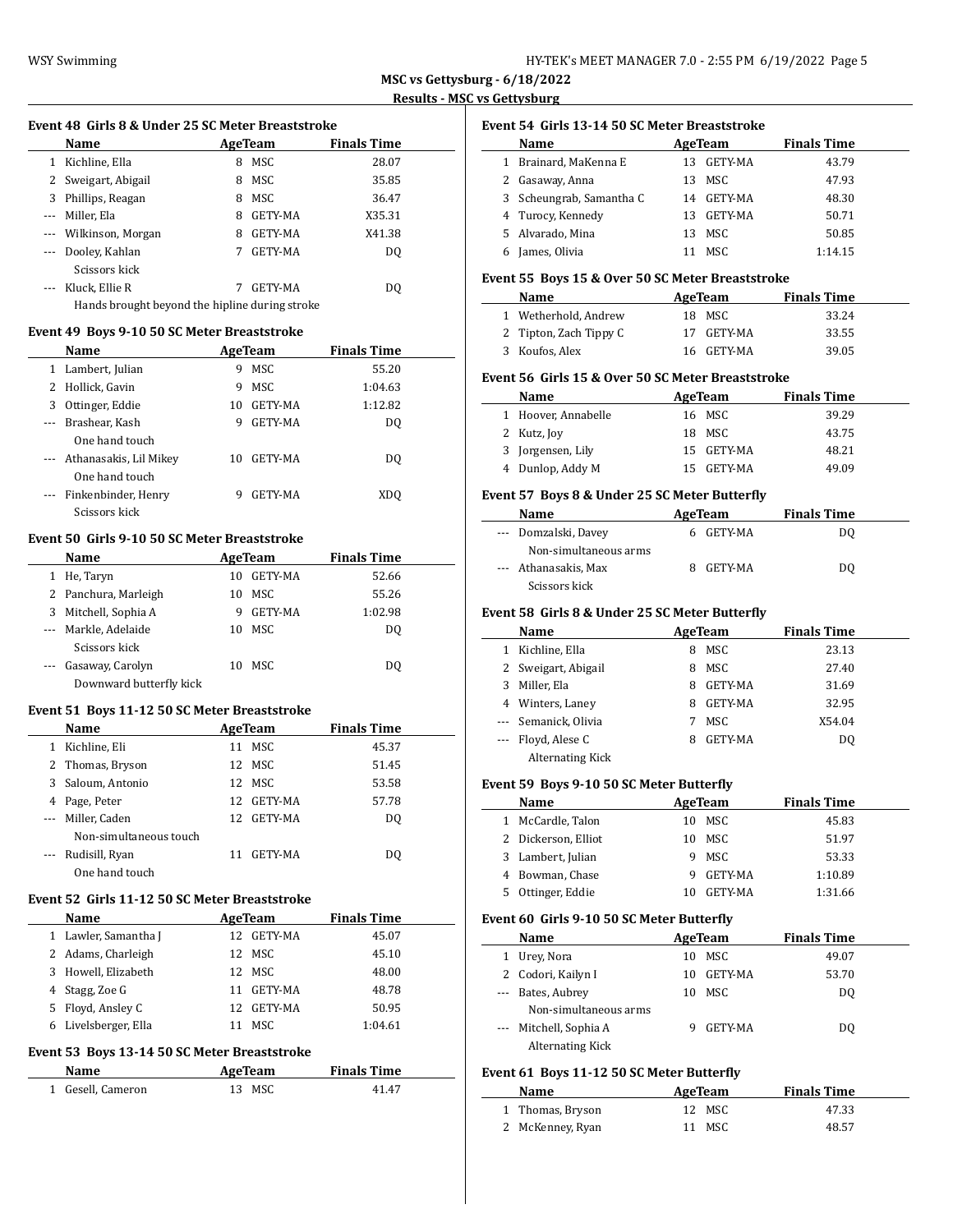**MSC vs Gettysburg - 6/18/2022**

ر<br><mark>res Gettysb</mark> و

|     |                                                       |    |                          |                    | <u>Results - MSC</u> |
|-----|-------------------------------------------------------|----|--------------------------|--------------------|----------------------|
|     | (Event 61 Boys 11-12 50 SC Meter Butterfly)           |    |                          |                    |                      |
|     | Name                                                  |    | <b>AgeTeam</b>           | <b>Finals Time</b> |                      |
|     | 3 Kortze, Lincoln                                     |    | 11 MSC                   | 49.29              |                      |
|     | 4 Dunlop, Sam J                                       |    | 12 GETY-MA               | 53.54              |                      |
|     | 5 Brashear, Keller K                                  |    | 11 GETY-MA               | 1:12.70            |                      |
|     | --- Colbert, Liam                                     |    | 11 GETY-MA               | DQ                 |                      |
|     | One hand touch                                        |    |                          |                    |                      |
|     |                                                       |    |                          |                    |                      |
|     | Event 62 Girls 11-12 50 SC Meter Butterfly            |    |                          |                    |                      |
|     | Name                                                  |    | <b>AgeTeam</b>           | <b>Finals Time</b> |                      |
|     | 1 Howell, Elizabeth                                   |    | 12 MSC                   | 42.49              |                      |
|     | 2 Lawler, Samantha J                                  |    | 12 GETY-MA               | 43.30              |                      |
|     | 3 Luft-Hoover, Chloe                                  |    | 12 MSC                   | 48.53              |                      |
|     | 4 Kevorkova, Sofia                                    |    | 11 MSC                   | 48.54              |                      |
|     | 5 Arentz, Olivia                                      |    | 11 GETY-MA               | 55.04              |                      |
|     | 6 Athanasakis, Andi                                   |    | 11 GETY-MA               | 1:13.56            |                      |
|     | Event 63 Boys 13-14 50 SC Meter Butterfly             |    |                          |                    |                      |
|     | Name                                                  |    | <b>AgeTeam</b>           | <b>Finals Time</b> |                      |
|     |                                                       |    | 14 MSC                   |                    |                      |
|     | 1 White, Tyler                                        |    |                          | 41.57              |                      |
|     | Event 64 Girls 13-14 50 SC Meter Butterfly            |    |                          |                    |                      |
|     | Name                                                  |    | <b>AgeTeam</b>           | <b>Finals Time</b> |                      |
|     | 1 Erikson, Carlee                                     |    | 14 MSC                   | 36.74              |                      |
|     | 2 Brainard, MaKenna E                                 |    | 13 GETY-MA               | 40.97              |                      |
|     | 3 Waite, Makayla                                      |    | 13 MSC                   | 43.06              |                      |
|     | 4 Scheungrab, Samantha C                              |    | 14 GETY-MA               | 43.95              |                      |
|     | 5 Gasaway, Anna                                       |    | 13 MSC                   | 49.19              |                      |
|     |                                                       |    |                          |                    |                      |
|     | Event 65 Boys 15 & Over 50 SC Meter Butterfly         |    |                          |                    |                      |
|     | <b>Name</b>                                           |    | <b>Example 2</b> AgeTeam | <b>Finals Time</b> |                      |
|     | 1 Wetherhold, Andrew                                  |    | 18 MSC                   | 28.15              |                      |
|     | 2 Turner, Zach P                                      |    | 16 GETY-MA               | 29.52              |                      |
|     | 3 Koufos, Alex                                        |    | 16 GETY-MA               | 32.34              |                      |
|     | 4 Arentz, Christian                                   |    | 16 GETY-MA               | 42.99              |                      |
|     |                                                       |    |                          |                    |                      |
|     | Event 66 Girls 15 & Over 50 SC Meter Butterfly        |    |                          |                    |                      |
|     | Name                                                  |    | <b>AgeTeam</b>           | <b>Finals Time</b> |                      |
|     | 1 Brainard, Hannah E                                  |    | 18 GETY-MA               | 32.27              |                      |
|     | 2 Hahn, Alicia                                        | 17 | MSC                      | 34.84              |                      |
| 3   | Green, Hannah L                                       | 16 | GETY-MA                  | 37.27              |                      |
| 4   | McKenney, Katelyn                                     | 15 | MSC                      | 38.25              |                      |
| --- | Livelsberger, Ella                                    | 11 | MSC                      | DQ                 |                      |
|     | Kick breaststroke type                                |    |                          |                    |                      |
|     | Event 67 Boys 8 & Under 100 SC Meter Freestyle Relay  |    |                          |                    |                      |
|     |                                                       |    |                          |                    |                      |
|     | Team                                                  |    | <b>Relay</b>             | <b>Finals Time</b> |                      |
|     | 1 MSC                                                 |    | A                        | 2:00.36            |                      |
|     | 1) Thumma, Landyn 8                                   |    | 2) Danowski, Joseph 5    |                    |                      |
|     | 3) Yagel, Owen 7                                      |    | 4) Anderson, Henry 8     |                    |                      |
|     | Event 68 Girls 8 & Under 100 SC Meter Freestyle Relay |    |                          |                    |                      |
|     | Team                                                  |    | <b>Relay</b>             | <b>Finals Time</b> |                      |
| 1   | MSC                                                   |    | А                        | 1:46.56            |                      |
|     | 1) Dominick, Eleanor 7                                |    | 2) Thumma, Audrey 6      |                    |                      |
|     | 3) Sweigart, Abigail 8                                |    | 4) Hoddinett, Jennifer 8 |                    |                      |
|     | 57.34<br>1:46.56                                      |    |                          |                    |                      |
| 2   | GETY-MA                                               |    | А                        | 2:06.35            |                      |
|     | 1) Codori, Hailey R 6                                 |    | 2) Wilkinson, Morgan 8   |                    |                      |
|     | 3) Dooley, Kahlan 7                                   |    | 4) Floyd, Alese C 8      |                    |                      |
|     | 1:08.60<br>2:06.35                                    |    |                          |                    |                      |
|     |                                                       |    |                          |                    |                      |

| 's Gettysburg                                    |         |                        |         |  |  |
|--------------------------------------------------|---------|------------------------|---------|--|--|
| MSC.<br>3                                        |         | B                      | 2:34.92 |  |  |
| 1) Semanick, Olivia 7                            |         | 2) Markle, Cordelia 7  |         |  |  |
| 3) Bates, Adeline 6                              |         | 4) McCardle, Calvary 6 |         |  |  |
| 1:22.60                                          | 2:34.92 |                        |         |  |  |
| Event 69  Boys 9-10 200 SC Meter Freestyle Relay |         |                        |         |  |  |

|  | Team                         | Relay                 | <b>Finals Time</b> |
|--|------------------------------|-----------------------|--------------------|
|  | 1 GETY-MA                    | А                     | 4:25.80            |
|  | 1) Athanasakis, Lil Mikey 10 | 2) Ottinger, Eddie 10 |                    |
|  | 3) Brashear, Kash 9          | 4) Bowman, Chase 9    |                    |
|  | 1:09.88                      | 2:26.59               | 3:40.17            |

|     |                      |         | ----               | .                     |
|-----|----------------------|---------|--------------------|-----------------------|
|     | 4:25.80              |         |                    |                       |
| --- | MSC.                 |         | А                  | X3:46.53              |
|     | 1) Shaffer, Hudson 9 |         |                    | 2) Saloum, Michael 10 |
|     | 3) Thumma, Landyn 8  |         | 4) Burns, Hayden 9 |                       |
|     | 1:00.34              |         | 1:02.14            |                       |
|     | 1:07.52              | 3:46.53 |                    |                       |

# **Event 70 Girls 9-10 200 SC Meter Freestyle Relay**

| Team                   |         | Relay   | <b>Finals Time</b>       |
|------------------------|---------|---------|--------------------------|
| GETY-MA                |         | A       | 3:15.47                  |
| 1) Yates, Mia 9        |         |         | 2) Codori, Kailyn I 10   |
| 3) He, Taryn 10        |         |         | 4) Mitchell, Sophia A 9  |
| 1:02.08                |         | 2:34.39 | 3:16.00                  |
| 3:15.47                |         |         |                          |
| MSC.                   |         | A       | X3:58.51                 |
| 1) Markle, Adelaide 10 |         |         | 2) Dominick, Eleanor 7   |
| 3) McCardle, Calvary 6 |         |         | 4) Beltrandi, Izabella 9 |
| 1:00.71                | 2:02.61 | 3:06.87 | 3:58.51                  |

# **Event 71 Boys 11-12 200 SC Meter Freestyle Relay**

| Team                   | Relav              | <b>Finals Time</b>       |
|------------------------|--------------------|--------------------------|
| MSC<br>1               | А                  | 2:33.34                  |
| 1) Dickerson, Simon 12 |                    | 2) McAllister, Owen 12   |
| 3) Saloum, Antonio 12  |                    | 4) Kichline, Eli 11      |
| 48.58                  | 2:19.66            | 3:05.94                  |
| 2:33.34                |                    |                          |
| GETY-MA                | A                  | 3:24.53                  |
| 1) Rudisill, Ryan 11   |                    | 2) Brashear, Keller K 11 |
| 3) Neely, Jackson M 12 |                    | 4) Miller, Caden 12      |
| 1:00.49                | 1:53.88<br>2:40.80 | 3:24.53                  |

# **Event 72 Girls 11-12 200 SC Meter Freestyle Relay**

|                                                                                                                                                                                                                                                                                                                                                                                                                                                                            | Team                  | Relav                    | <b>Finals Time</b>     |  |
|----------------------------------------------------------------------------------------------------------------------------------------------------------------------------------------------------------------------------------------------------------------------------------------------------------------------------------------------------------------------------------------------------------------------------------------------------------------------------|-----------------------|--------------------------|------------------------|--|
|                                                                                                                                                                                                                                                                                                                                                                                                                                                                            | GETY-MA               | A                        | 2:33.19                |  |
|                                                                                                                                                                                                                                                                                                                                                                                                                                                                            | 1) Arentz, Olivia 11  | 2) Lawler, Samantha J 12 |                        |  |
|                                                                                                                                                                                                                                                                                                                                                                                                                                                                            | 3) Floyd, Ansley C 12 | 4) Stagg, Zoe G 11       |                        |  |
| $\frac{1}{2} \left( \frac{1}{2} \right) \left( \frac{1}{2} \right) \left( \frac{1}{2} \right) \left( \frac{1}{2} \right) \left( \frac{1}{2} \right) \left( \frac{1}{2} \right) \left( \frac{1}{2} \right) \left( \frac{1}{2} \right) \left( \frac{1}{2} \right) \left( \frac{1}{2} \right) \left( \frac{1}{2} \right) \left( \frac{1}{2} \right) \left( \frac{1}{2} \right) \left( \frac{1}{2} \right) \left( \frac{1}{2} \right) \left( \frac{1}{2} \right) \left( \frac$ | MSC.                  | A                        | X4:00.87               |  |
|                                                                                                                                                                                                                                                                                                                                                                                                                                                                            | 1) James, Olivia 11   |                          | 2) Harris, Caroline 12 |  |
|                                                                                                                                                                                                                                                                                                                                                                                                                                                                            | 3) Thumma, Audrey 6   | 4) Livelsberger, Ella 11 |                        |  |
|                                                                                                                                                                                                                                                                                                                                                                                                                                                                            |                       |                          |                        |  |

# **Event 75 Boys 15 & Over 200 SC Meter Freestyle Relay**

| Team    |                            | Relav              | <b>Finals Time</b>   |
|---------|----------------------------|--------------------|----------------------|
| GETY-MA |                            |                    | 2:06.19              |
|         | 1) Kahn, Evan M 17         | 2) Koufos, Alex 16 |                      |
|         | 3) Tipton, Zach Tippy C 17 |                    | 4) Turner, Zach P 16 |